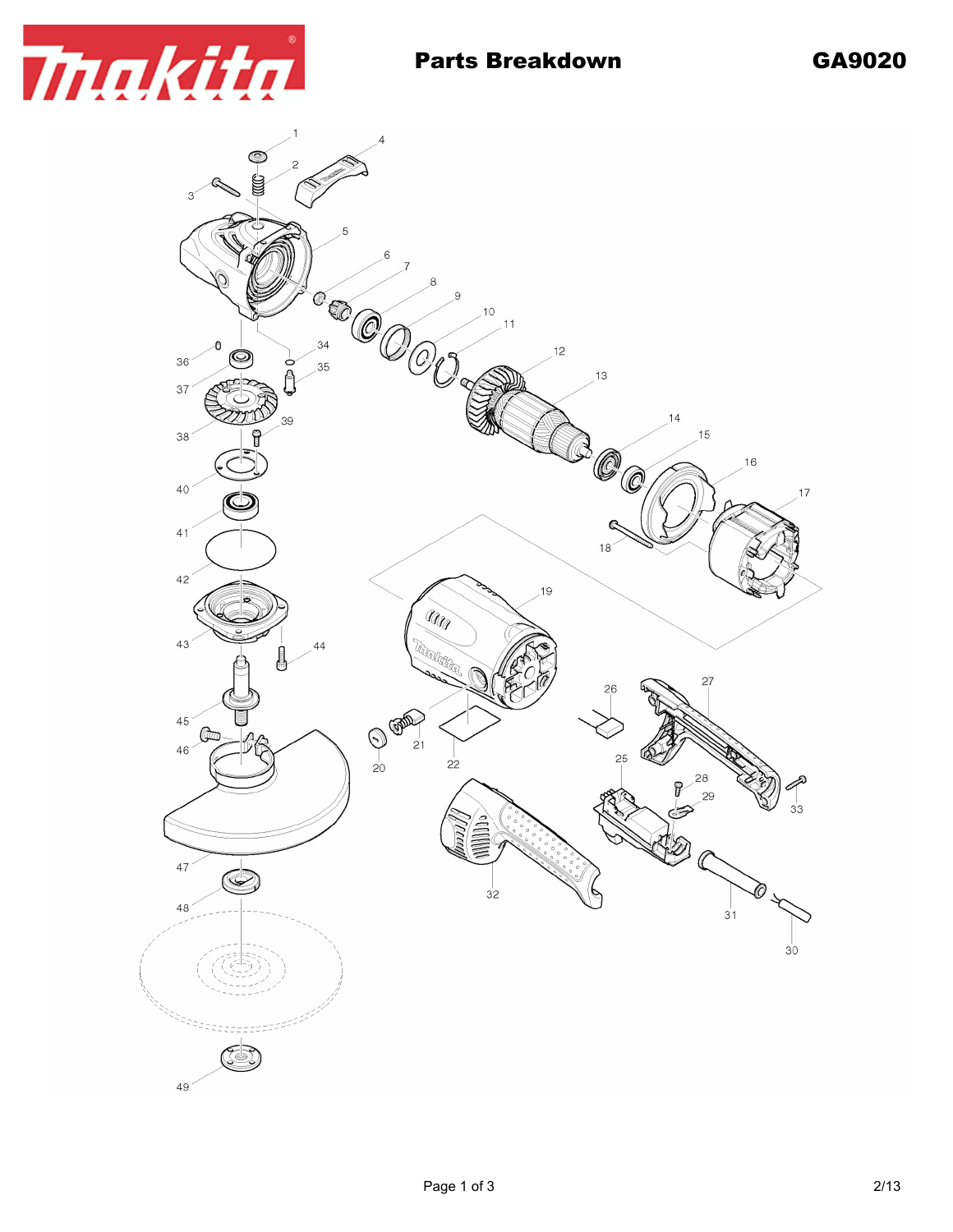*Products with multiple versions are listed in subsiding order with the newest version on top not indented*

| $Fig. \#$      | Part ID              | Part Name                                              | Quantity       |
|----------------|----------------------|--------------------------------------------------------|----------------|
| 1              | 419133-4             | PIN CAP, GA7021                                        | 1              |
| $\overline{2}$ | 233292-8             | COMPRESSION SPRING 12, GA7021                          | $\mathbf{1}$   |
| 3              | 266012-5             | TAPPING SCREW 5X35, HR160DH                            | 4              |
|                | 266373-3             | TAPPING SCREW 5X35, GA7031Y                            |                |
| 4              | 419144-9             | BUMPER, GA7021                                         | 1              |
| 5              | 154685-5             | <b>GEAR HOUSING CPL., GA7021</b>                       | 1              |
| 6              | 252194-9             | HEX. NUT M8, GA7021                                    | 1              |
| 7              | 227490-4             | SPIRAL BEVEL GEAR 12, GA7021                           | 1              |
| 8              | 211132-0             | BALL BEARING 6301DDW, GA7021                           | 1              |
| 9              | 262085-6             | RUBBER RING 38, GA7021                                 | 1              |
| 10             | 267299-2             | FLAT WASHER 20, GA7021                                 | 1              |
| 11             | 962211-4             | RETAINING RING R-42, GA7021                            | 1              |
| 12             | 240081-4             | FAN 80, GA7021                                         | 1              |
| 13             | 510124-9             | N/A                                                    | 1              |
|                | 510087-9             | ARMATURE ASS'Y 115V, GA7021                            |                |
|                | 516941-5             | ARMATURE ASS'Y 115V, GA7021                            |                |
| 14             | 681630-2             | <b>INSULATION WASHER 10, GA7021</b>                    | $\mathbf{1}$   |
| 15             | 211087-9             | B. BEARING 6200DDW, 4114                               | 1              |
|                | 210075-3             | BALL BEARING 6200DDW, GA7021                           |                |
| 16             | 419135-0             | BAFFLE PLATE, GA7021                                   | $\mathbf{1}$   |
| 17             | 526176-0             | FIELD ASS'Y, GA7021                                    | 1              |
|                | 526156-6             | FIELD ASS'Y 115V, GA7021                               |                |
| 18             | 266044-2             | T. SCREW FLANGE 5X60, 5037NB                           | 2              |
|                | 266329-6             | TAPPING SCREW 5X60, MT581                              |                |
| 19             |                      |                                                        | $\mathbf 1$    |
| 20             | 154947-1<br>643700-5 | MOTOR HOUSING CPL., GA7021<br>BRUSH HOLDER CAP, GA7021 | $\overline{2}$ |
| 21             | CB204                | CARBON BRUSH SET, 194992-4                             | 1              |
|                | 194992-4             | CARBON BRUSH SET, 194992-4                             |                |
|                |                      | A.C.CARBON BR.SET, CB-204, HM1800                      |                |
|                | 191957-7             |                                                        |                |
| 22             | 861762-3             | NAME PLATE, GA9020                                     | 1              |
| 25             | 650101-0             | SWITCH, 9067L                                          | 1              |
|                | 651176-2             | SWITCH, GA7021                                         |                |
|                | 651177-0             | SWITCH, GA7020                                         |                |
| 27             | 188059-8             | HANDLE SET, GA7021                                     | 1              |
| 28             | 266385-6             | TAPPING SCREW 4X14, GA7021                             | 1              |
| 29             | 687169-3             | STRAIN RELIEF, HP1621F                                 | 1              |
| 30             | 664463-0             | CORD (2X14X8 SJ), 5007F                                | 1              |
| 31             | 682560-0             | CORD GUARD 10, HM1202C                                 | 1              |
| 32             | 188059-8             | HANDLE SET, GA7021                                     | 1              |
| 33             | 266374-1             | TAPPING SCREW 4X25, GA7021                             | 4              |
| 34             | 213062-1             | O RING 9, GA7021                                       | 1              |
| 35             | 256491-5             | SHOULDER PIN 5, GA7021                                 | 1              |
| 36             | 263002-9             | RUBBER PIN 4, 5007MG                                   | 1              |
| 37             | 211062-5             | <b>B. BEARING 6000ZZ, LS1016L</b>                      | 1              |
|                | 210067-2             | BALL BEARING 6000ZZ, MT240                             |                |
| 38             | 227491-2             | SPIRAL BEVEL GEAR 53 A, GA7021                         | 1              |
| 39             | 265120-9             | PAN HEAD SCREW M5X16, GA7031Y                          | 3              |
| 40             | 285724-1             | BEARING RETAINER 50, GA7021                            | 1              |
| 41             | 211278-2             | BALL BEARING 6203DDW, GA7021                           | 1              |
|                | 211285-5             | BALL BEARING 6203DDW, GA7021                           |                |
| 42             | 213760-7             | O RING 78, GA7021                                      | 1              |
| 43             | 317988-0             | BEARING BOX, GA7021                                    | 1              |
| 44             | 265541-5             | H.S.H. BOLT M6X22, GA7021                              | 4              |
| 45             | 158207-3             | SPINDLE A CPLT., GA7021                                | 1              |
|                | 154683-9             | SPINDLE A CPL., GA7021                                 |                |
| 46             | 265158-4             | P.H. SCREW M8X25, GA7021                               | 1              |
| 47             | 122768-9             | TOOLLESS WHEEL COVER, GA9040S                          | 1              |
|                | 154675-8             | WHEEL COVER 230A CPL., GA9020                          |                |